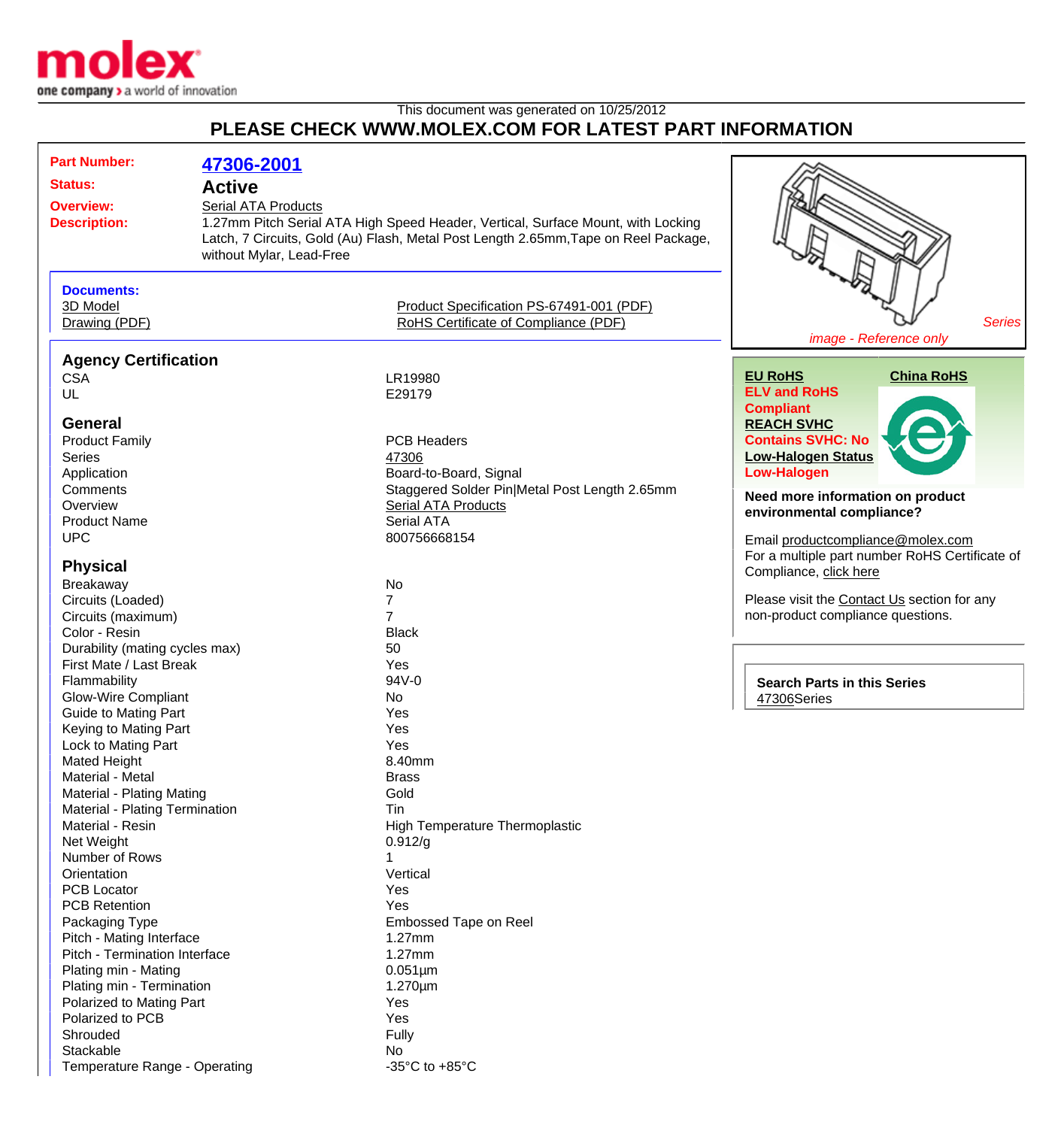| <b>Termination Interface: Style</b>                                                      |                                                                                           | Surface Mount                               |  |
|------------------------------------------------------------------------------------------|-------------------------------------------------------------------------------------------|---------------------------------------------|--|
| <b>Electrical</b><br>Current - Maximum per Contact<br>Voltage - Maximum                  |                                                                                           | 1.5A<br>15V DC                              |  |
| <b>Solder Process Data</b><br>Lead-free Process Capability<br>Process Temperature max. C | Duration at Max. Process Temperature (seconds)<br>Max. Cycles at Max. Process Temperature | 3<br>Reflow Capable (SMT only)<br>1<br>255  |  |
| <b>Material Info</b>                                                                     |                                                                                           |                                             |  |
| <b>Electrical Model Document</b><br><b>Product Specification</b>                         | <b>Reference - Drawing Numbers</b>                                                        | EE-47306-001<br>PS-67491-001, RPS-67491-001 |  |

Sales Drawing **SD-47306-001** 

## This document was generated on 10/25/2012 **PLEASE CHECK WWW.MOLEX.COM FOR LATEST PART INFORMATION**